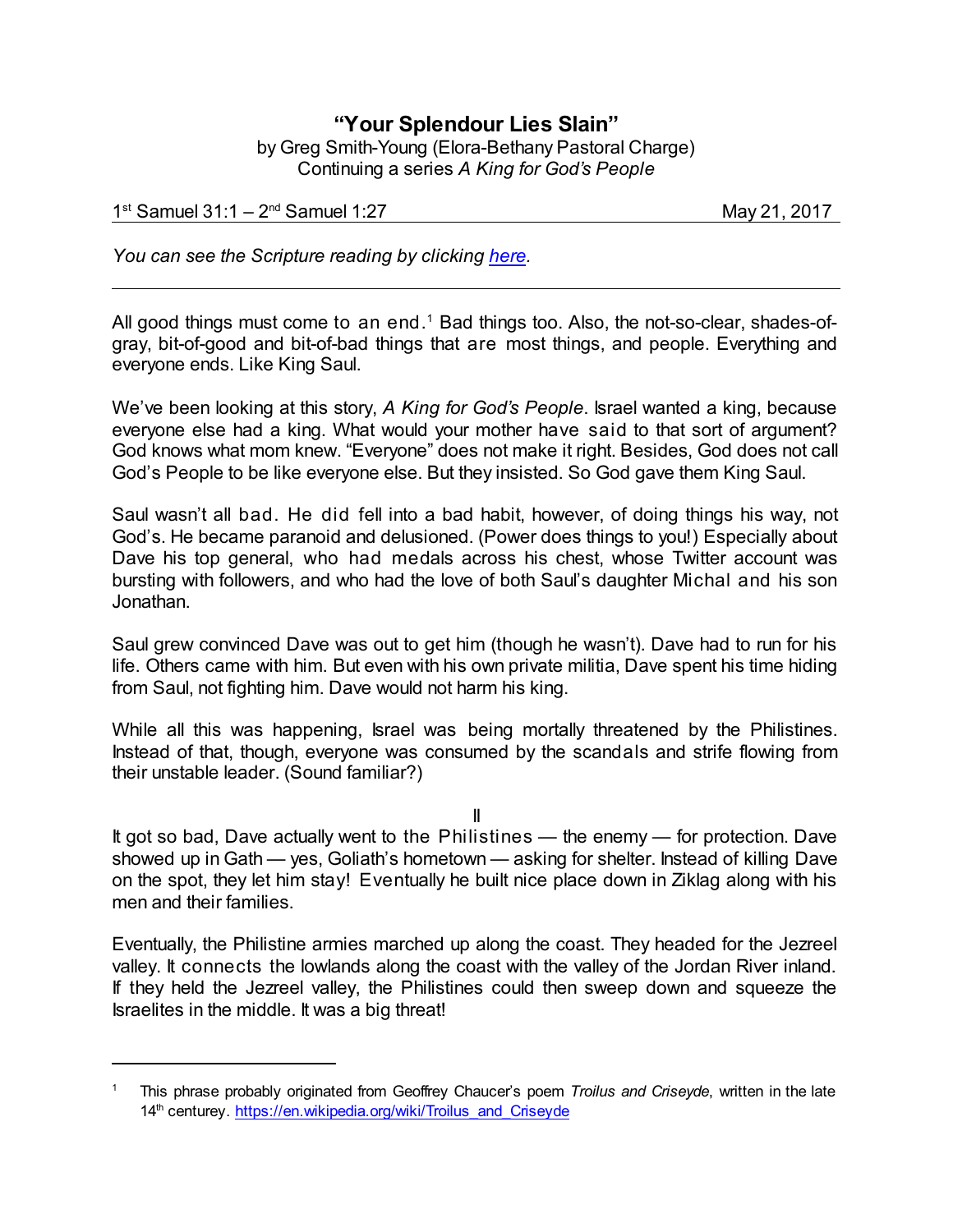Dave offered to help . . . his new Philistine friends! Against his own Israel! But the Philistines made him stay back to Ziklag. Which was a good thing.

Saul hustled his army to meet the threat. It was bad! The Philistine army was massive. It had chariots, the battle tanks of the ancient world, which gave it a huge advantage on the open plain. That was scary enough. Then a psychic told Saul that the next morning would be his last. 2

Give him credit for courage. He still went into battle, fighting to the end. Retreating up Mount Gilboa, his forces in flight, his sons — including Jonathan! —dead around him, Saul finished himself off with his own sword.

The splendour of Israel lay slain. The king for God's people was dead. Jonathan his heir was dead. Israel's armies were running away. And Dave was still far away in Ziklag.

III

So that's Saul, finished. He had some victories. His main job, however, was dealing with the Philistines, yet things were worse than ever. Israel's position was precarious. His greatest asset, Dave, Saul had turned against. Doing that, he had divided the people. Saul himself was divided against God: sometimes faithful, sometimes not.

The job of king was too big for Saul. He was out of his depth, in skill, character, and wisdom. Maybe the job itself was the problem. How could he be a king like all other kings — that's what his people wanted — when his people was unlike any other? Israel already had a ruler. They were God's People. God had created, crafted and called them to be different, to give themselves completely to God and God's ways, so that from them could spread faithfulness to the whole world. How can someone else rule  $-$  a king like Saul  $$ when God is sovereign? There is a built-in contradiction in this whole idea of a king for God's people. Saul couldn't handle it, and in many ways it destroyed him.

But Dave, waiting down in Ziklag. . .? We know where this is leading. Saul has been keeping the throne warm until Dave's turn. Much earlier in the story, we learned that God has chosen Dave! (Then again, God also chose Saul, so don't assume Dave will work out.) Still, the page is ready to turn.

In Ziklag, Dave has no idea what has happened to Saul. He doesn't know about his dear friend Jonathan, either. He does know that his days of hiding and running are over, that the path is clear for him to return home, take the throne and embrace his God-given destiny.

<sup>&</sup>lt;sup>2</sup> Saul sought wisdom from God, but heard nothing. So in disguise, he paid a visit to a woman in the village of Endor who, apparently, could communicate with the dead. Endor had remained Canaanite after Israel came into the land, and this sort of divination was part of Canaanite spirituality. However, Saul had banned such things, realizing that they go against the ways of God. Still, in his moment of desparate he turned to this woman in Endor. See the account in 1<sup>st</sup> Samuel 28:3-25.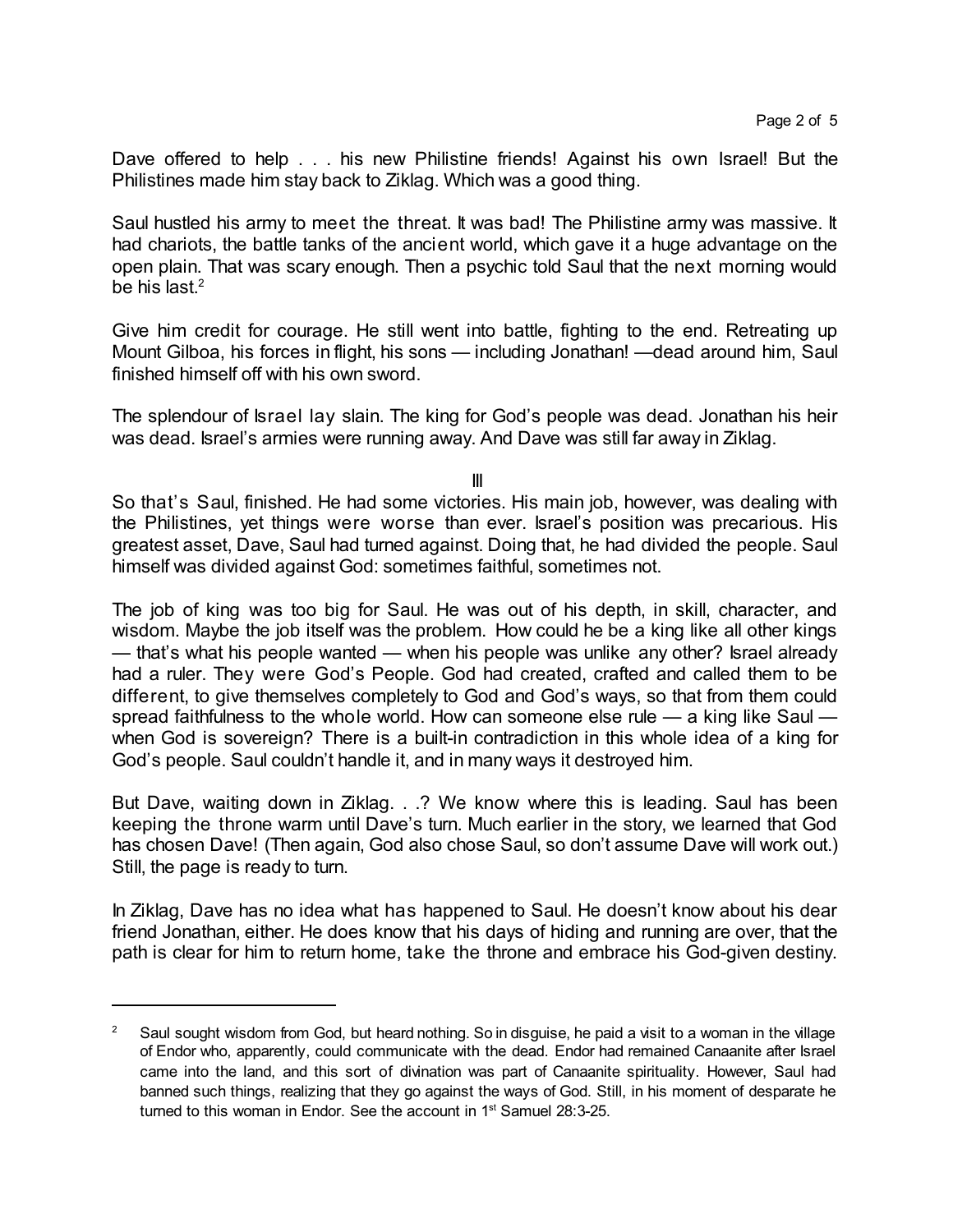Then David took hold of his clothes and tore them; and all the men who were with him did the same. They mourned and wept, and fasted until evening for Saul and for his son Jonathan, and for the army of the Lord and for the house of Israel, because they had fallen by the sword. . . . David intoned this lamentation over Saul and his son Jonathan. (He ordered that The Song of the Bow be taught to the people of Judah; it is written in the Book of Jashar.) He said:

Your glory, O Israel, lies slain upon your high places! How the mighty have fallen!

Tell it not in Gath, proclaim it not in the streets of Ashkelon; or the daughters of the Philistines will rejoice, the daughters of the uncircumcised will exult.

You mountains of Gilboa, let there be no dew or rain upon you, nor bounteous fields! For there the shield of the mighty was defiled, the shield of Saul, anointed with oil no more.

From the blood of the slain,from the fat of the mighty, the bow of Jonathan did not turn back, nor the sword of Saul return empty.

Saul and Jonathan, beloved and lovely! In life and in death they were not divided; they were swifter than eagles, they were stronger than lions.

O daughters of Israel, weep over Saul, who clothed you with crimson, in luxury, who put ornaments of gold on your apparel.

How the mighty have fallen in the midst of the battle!

Jonathan lies slain upon your high places. I am distressed for you, my brother Jonathan; greatly beloved were you to me; your love to me was wonderful, passing the love of women.

How the mighty have fallen, and the weapons of war perished!

2 nd Samuel 1:11-12,17-27 New Revised Standard Version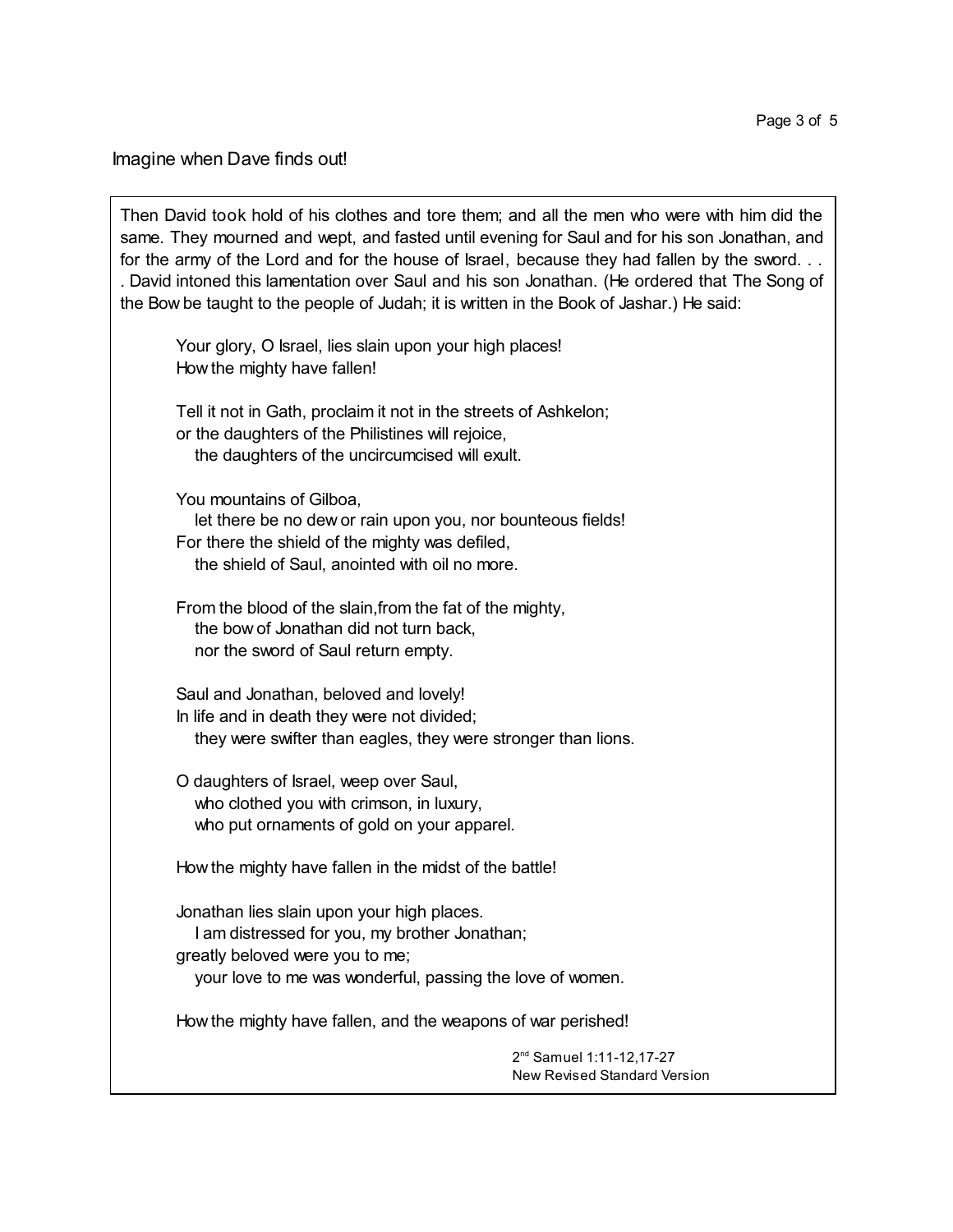When he finds out, what does Dave do?

He falls apart. And he leads his people in an outpouring of sorrow.

He is broken for Jonathan, his dearest friend, soul-mate and ally.

And, Dave is broken for Saul. Yes, Saul! Saul, who was out to get him. Saul, who schemed to destroy him. Saul, to whom Dave had given himself loyally. Saul, who repaid Dave with terror. Dave is not putting on a show, faking tears for the press. He is broken. Dave grieves, heavy and hard, for Saul.

We see no rush to "move on." Dave does not scramble to turn the page . . . to his page. Dave won't let anyone cry, "The king is dead! Long life the king!" When someone moves to rush the crown onto his head, Dave violently puts a stop to it. $^3$ 

Dave's grief is personal, especially for Jonathan. His grief is also national. The splendour of Israel lay slain. The nation must grieve before anything new can truly begin.

## $\vee$

This is a big year for Canada, the  $150<sup>th</sup>$  birthday of our confederation. We want to celebrate, and there is much to be glad for.

We also know that grieving is important to our story.

Last month, we marked the 100<sup>th</sup> anniversary of the battle for Vimy Ridge. It was an ocassion to grieve the 3,600 killed in those days and the many more who suffered wounds. Our story includes suffering, and we grieve for that.

What else must we grieve for?

Have we grieved — really grieved — that Canada's national story includes taking homes, and resources, and culture from this land's First Peoples? Canada tried to destroy them: sometimes physically, more often economically, culturally and spiritually. Has Canada

 $3$  News of Saul and Jonathan's deaths was brought to Dave by an Amalekite (enemies of Israel, whom Dave had just been fighting). He claimed to have been at the battle, saying that he stumbled across a mortally-wounded Saul and, at the king's plea, mercifully killed him. He brought Dave the symbols of royalty: Saul's crown and arm-bracelet.. The Amalekite's story differed significantly from that narrated in 1<sup>st</sup> Samuel 31:1-6. I believe the Amalekite was looting on the battlefied after fighting had ended, or perhaps serving in the Philistine army. He somehow got his hands on some of Saul's items, and spirited them down to Dave. He apparently presumed that Dave would rejoice at receiving these powerful confirmations of his his royal legitimacy, and been grateful to the Amalekite for ending Saul's life. If so, the Amalekite direly misread Dave's character and motives, and proved to be fatally incorrect. See 2<sup>nd</sup> Samuel 1:1-16.